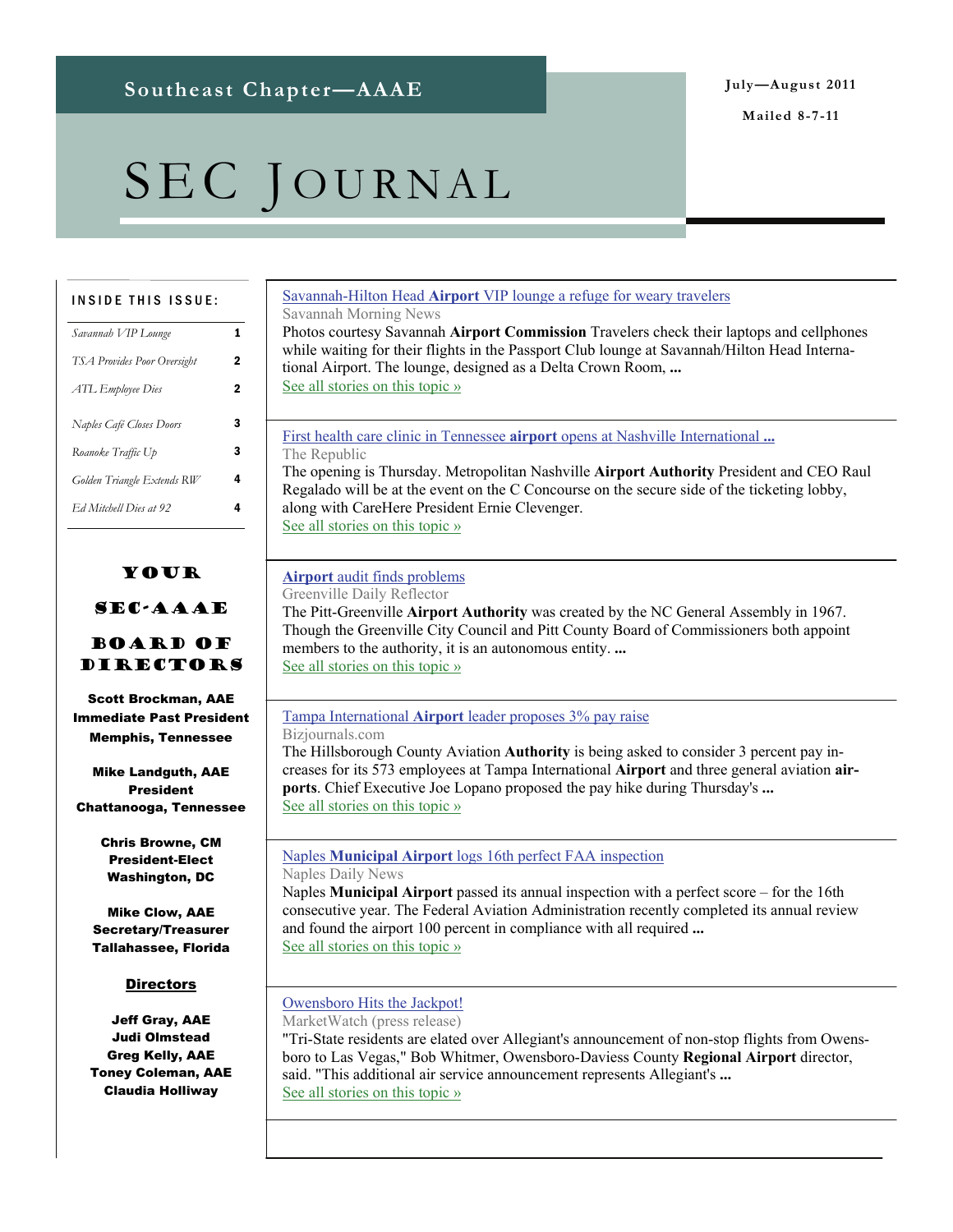The information contained in this newsletter is for general information purposes only. The information is provided by the Southeast Chapter of the American Association of Airport Executives and while we endeavor to keep the information up to date and correct, we make no representations or warranties of any kind, express or implied, about the completeness, accuracy, reliability, suitability or availability with respect to the website(s) noted herein or the information, products, services, or related graphics contained in the newsletter or on the website(s) noted for any purpose. Any reliance you place on such information is, therefore, strictly at your own risk.

 In no event will the Southeast Chapter of the American Association of Airport Executives be liable for any loss or damage including without limitation, indirect or consequential loss or damage, or any loss or damage whatsoever arising from loss of data or profits arising out of, or in connection with, the use of this newsletter.

 Through this newsletter you are able to link to other websites which are not under the control of the Southeast Chapter of the American Association of Airport Executives. We have no control over the nature, content, comments, language and availability of those sites. The inclusion of any links does not imply a recommendation or endorsement of the views expressed within any links.

 The Southeast Chapter of the American Association of Airport Executives is confident every effort is made to keep the website(s) noted herein up and running smoothly; however, The Southeast Chapter of the American Association of Airport Executives takes no responsibility for, and will not be liable for, the website (s) being temporarily unavailable due to technical issues beyond our control or links that have expired, are disabled or misdirected.

 Linked headlines for the Southeast Chapter—AAAE Journal provided by Google News at www.news.google.com.

**TSA** [Provides Poor Oversight of Airport Worker Credentialing, IG Says](http://www.google.com/url?sa=X&q=http://www.hstoday.us/briefings/today-s-news-analysis/single-article/tsa-provides-poor-oversight-of-airport-worker-credentialing-ig-says/6f0ca9cabc213a9d319f1c453992c2bf.html&ct=ga&cad=CAEQARgAIAAoATAAOABAyo_q8QRIAVAAWABiAmVu&cd=fnvJURQzTmw&usg=AFQjCNG10rvbzyD8E7WHYAM3CnuJSm5cpQ)

HSToday

An examination of his files by the inspector general (IG) of the Department of Homeland Security (DHS) revealed that the individual was a US citizen born in the United Kingdom. The **Transportation Security Administration** (**TSA**) "was unable to accurately **...**

[See all stories on this topic »](http://www.google.com/url?sa=X&q=http://news.google.com/news/story%3Fncl%3Dhttp://www.hstoday.us/briefings/today-s-news-analysis/single-article/tsa-provides-poor-oversight-of-airport-worker-credentialing-ig-says/6f0ca9cabc213a9d319f1c453992c2bf.html%26hl%3Den%26geo%3Dus&ct=ga&cad=CAEQARgAIAAoBjAAOABAyo_q8QRIAVAAWABiAmVu&cd=fnvJURQzTmw&usg=AFQjCNETjqjw5tIKT6tlXhoD4bYig-H_SQ)

Nashville International **Airport** [traffic up 5.3% in fiscal 2011](http://www.google.com/url?sa=X&q=http://www.bizjournals.com/nashville/news/2011/08/02/nashville-international-airport.html&ct=ga&cad=CAEQARgAIAAoATAAOABAps3h8QRIAVAAWABiAmVu&cd=COUz2SjMGMI&usg=AFQjCNE-ugIO-w4Ha-GBjyFnAAfFuFEpaQ)

Bizjournals.com

Nashville International Airport served 5.3 percent more passengers in fiscal 2011 than one year ago, the Metropolitan Nashville **Airport Authority** said today. According to the authority, 4.7 million passengers flew in or out of Nashville International **...** [See all stories on this topic »](http://www.google.com/url?sa=X&q=http://news.google.com/news/story%3Fncl%3Dhttp://www.bizjournals.com/nashville/news/2011/08/02/nashville-international-airport.html%26hl%3Den%26geo%3Dus&ct=ga&cad=CAEQARgAIAAoBjAAOABAps3h8QRIAVAAWABiAmVu&cd=COUz2SjMGMI&usg=AFQjCNG5sgwWnkpMw1ZC0yeV1GnP2UH84A)

[Finally, some common sense from](http://www.google.com/url?sa=X&q=http://www.orlandosentinel.com/business/columnists/os-kassab-tsa-orlando-changes-20110802,0,4235726.column&ct=ga&cad=CAEQARgAIAAoATAAOABA0O7i8QRIAVAAWABiAmVu&cd=a-Bjd0ccHi4&usg=AFQjCNHjotpAxV4nNJseBXlb6g4Oz98oFA) **TSA**

Orlando Sentinel

There's so much common sense coming out of the **Transportation Security Administration** these days you might hardly recognize the mammoth federal agency the next time you fly. New this week at Orlando International Airport: children under 12 are no **...**

[See all stories on this topic »](http://www.google.com/url?sa=X&q=http://news.google.com/news/story%3Fncl%3Dhttp://www.orlandosentinel.com/business/columnists/os-kassab-tsa-orlando-changes-20110802,0,4235726.column%26hl%3Den%26geo%3Dus&ct=ga&cad=CAEQARgAIAAoBjAAOABA0O7i8QRIAVAAWABiAmVu&cd=a-Bjd0ccHi4&usg=AFQjCNEo6OgB3SeMarHu13HrDVR1XtIQuA)

Atlanta **Airport** [Employee Dies After Being Trapped Under Lift](http://www.google.com/url?sa=X&q=http://www.foxnews.com/us/2011/08/02/atlanta-airport-employee-dies-after-being-trapped-under-lift/&ct=ga&cad=CAEQARgAIAAoATABOAFA0fvi8QRIAVAAWABiAmVu&cd=0CactAzgHbc&usg=AFQjCNG0EJW9QqjQ_WJ6fQM4X9b_bvIR7w)

Fox News

| AP ATLANTA – A spokesman at Hartsfield-Jackson Atlanta **International Airport** says an employee who became trapped under a machine at a cargo facility has died. **Airport** spokesman John Kennedy said late Tuesday the employee was trapped under a hydraulic **...**

[See all stories on this topic »](http://www.google.com/url?sa=X&q=http://news.google.com/news/story%3Fncl%3Dhttp://www.foxnews.com/us/2011/08/02/atlanta-airport-employee-dies-after-being-trapped-under-lift/%26hl%3Den%26geo%3Dus&ct=ga&cad=CAEQARgAIAAoBjABOAFA0fvi8QRIAVAAWABiAmVu&cd=0CactAzgHbc&usg=AFQjCNEO2FWTfbevGeP3CS83LAh0l7H9mA)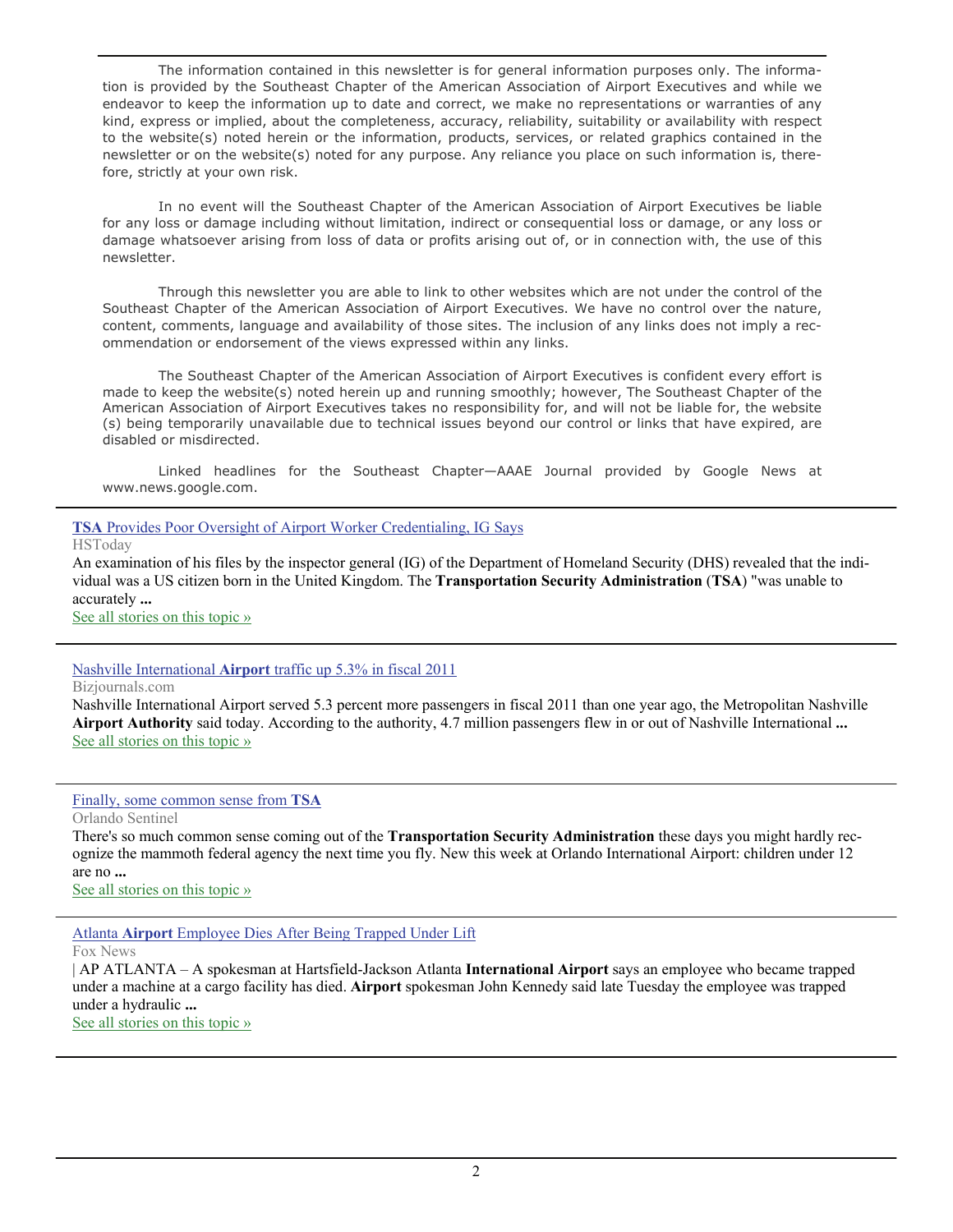### *Host of the 2012 SEC-AAAE Annual Conference*



# *Savannah—MAY 19-23, 2012*

Naples **airport** [cafe closes its door](http://www.google.com/url?sa=X&q=http://www.marconews.com/news/2011/jul/29/naples-airport-cafe-closes-its-door/&ct=ga&cad=CAEQARgAIAAoATAAOABAkp3M8QRIAVAAWABiAmVu&cd=fgzEob0kR4c&usg=AFQjCNFqX7_uwC6uyFr4AbJUws54qWfo_A) Marco Eagle

After 10 years of business inside the commercial terminal, The Landings Cafe's lease was terminated on July 26 because the restaurant failed to carry liability insurance for four months, or come into compliance, according to a July 15 **airport authority ...** [See all stories on this topic »](http://www.google.com/url?sa=X&q=http://news.google.com/news/story%3Fncl%3Dhttp://www.marconews.com/news/2011/jul/29/naples-airport-cafe-closes-its-door/%26hl%3Den%26geo%3Dus&ct=ga&cad=CAEQARgAIAAoBjAAOABAkp3M8QRIAVAAWABiAmVu&cd=fgzEob0kR4c&usg=AFQjCNHtSxBah1NQPTDb2oimN3uCwylSXg)

#### [AirTran to cease operating from Newport News/Williamsburg International](http://www.google.com/url?sa=X&q=http://hamptonroads.com/2011/08/airtran-cease-operating-newport-newswilliamsburg-international-airport&ct=ga&cad=CAEQAhgAIAAoATABOAFAhK_b8QRIAVAAWABiAmVu&cd=sqz2a3fTd0o&usg=AFQjCNGlMik2lAOhY-NHyc-nGN_LwvnLUw) **Airport**

The Virginian-Pilot

There will be no service changes at Norfolk International Airport by Southwest. Wayne Shank, **airport executive director**, said he doesn't anticipate news of any potential schedule adjustments until later this year. [See all stories on this topic »](http://www.google.com/url?sa=X&q=http://news.google.com/news/story%3Fncl%3Dhttp://hamptonroads.com/2011/08/airtran-cease-operating-newport-newswilliamsburg-international-airport%26hl%3Den%26geo%3Dus&ct=ga&cad=CAEQAhgAIAAoBjABOAFAhK_b8QRIAVAAWABiAmVu&cd=sqz2a3fTd0o&usg=AFQjCNEKk2RQ917esE8cEEgPc-96hqCOvw)

[Air traffic takes off at Roanoke](http://www.google.com/url?sa=X&q=http://www2.wsls.com/news/2011/jul/29/air-traffic-takes-roanoke-regional-airport-ar-1206269/&ct=ga&cad=CAEQARgAIAAoATAAOABAoJbN8QRIAVAAWABiAmVu&cd=2Ix0qVISymc&usg=AFQjCNFG3sFqKljVjOf8efXw_PnAm_2wLQ) **Regional Airport** WSLS

Air traffic is taking off at the Roanoke **Regional Airport**, according to an airport spokesperson. For 15 consecutive months, the airport has seen an increase in travelers. In 2010 close to 296000 people came through the airport. **...** [See all stories on this topic »](http://www.google.com/url?sa=X&q=http://news.google.com/news/story%3Fncl%3Dhttp://www2.wsls.com/news/2011/jul/29/air-traffic-takes-roanoke-regional-airport-ar-1206269/%26hl%3Den%26geo%3Dus&ct=ga&cad=CAEQARgAIAAoBjAAOABAoJbN8QRIAVAAWABiAmVu&cd=2Ix0qVISymc&usg=AFQjCNFJi3bx0gjPoQ5dD1IPEVQTDy6oQw)

[AirTran will discontinue service from Asheville, effective Jan. 6, 2012](http://www.google.com/url?sa=X&q=http://www.mountainx.com/blogwire/2011/airtran_will_discontinue_service_from_asheville_effective_jan._6_20121&ct=ga&cad=CAEQARgAIAAoATABOAFApODc8QRIAVAAWABiAmVu&cd=jgl-th6-Iho&usg=AFQjCNG4yzmLnyFyri1Y-_w0h-QLwlQFkQ) Mountain Xpress (blog)

The Asheville **Regional Airport** Authority announced this week that AirTran Airways, which was recently acquired by Southwest Airlines, will be discontinuing service from Asheville **Regional Airport** (AVL) effective January 6, 2012. **...** [See all stories on this topic »](http://www.google.com/url?sa=X&q=http://news.google.com/news/story%3Fncl%3Dhttp://www.mountainx.com/blogwire/2011/airtran_will_discontinue_service_from_asheville_effective_jan._6_20121%26hl%3Den%26geo%3Dus&ct=ga&cad=CAEQARgAIAAoBjABOAFApODc8QRIAVAAWABiAmVu&cd=jgl-th6-Iho&usg=AFQjCNGQLQILdgD4CZoWP-YcQnvP1pqRiA)

#### [Ranking has Flagler](http://www.google.com/url?sa=X&q=http://www.news-journalonline.com/news/local/flagler/2011/08/02/ranking-has-flagler-airport-officials-flying-high.html&ct=ga&cad=CAEQARgAIAAoATAAOABAvsbe8QRIAVAAWABiAmVu&cd=s8EyOnqDaa8&usg=AFQjCNEQxpu8RwSvKLWqlNmlqMF-vCNKJQ) **airport** officials flying high

Daytona Beach News-Journal

That is as opposed to FAA employees handling air traffic control duties as they do at larger locations such as Orlando **International Airport** or Daytona Beach **International Airport**. The Flagler County **Airport** logged 171766 take-offs and landings. **...** [See all stories on this topic »](http://www.google.com/url?sa=X&q=http://news.google.com/news/story%3Fncl%3Dhttp://www.news-journalonline.com/news/local/flagler/2011/08/02/ranking-has-flagler-airport-officials-flying-high.html%26hl%3Den%26geo%3Dus&ct=ga&cad=CAEQARgAIAAoBjAAOABAvsbe8QRIAVAAWABiAmVu&cd=s8EyOnqDaa8&usg=AFQjCNHgEZ7_PjH4JvHATFMk8fLAzg0DPw)